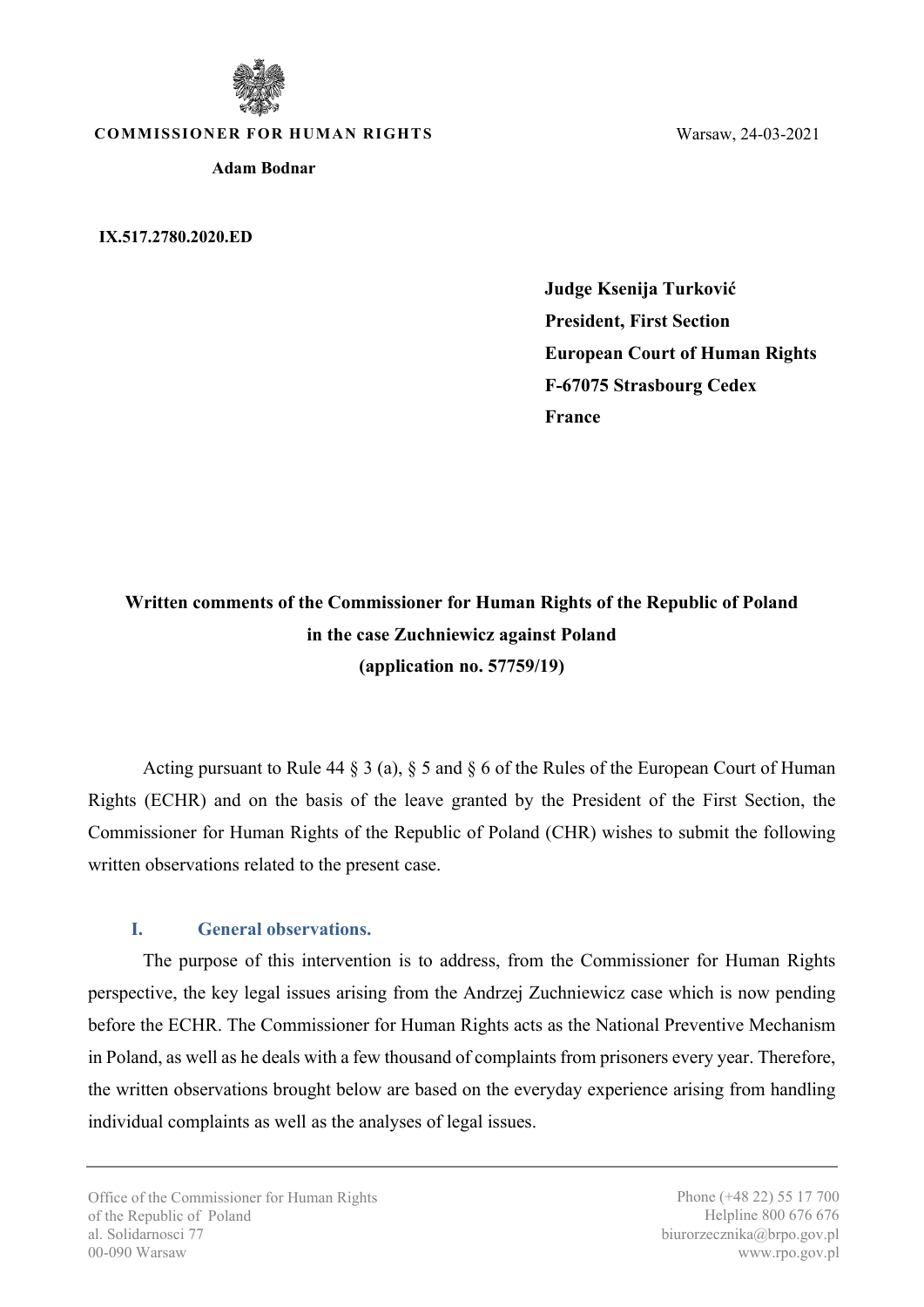It is of great importance to asses to what extent States are obliged, under the European Convention on Human Rights, to respect the principles of the European protection of the right to private life (article 8 of the Convention) and the right to effective remedy in the domestic legal system (article 13 of the Convention). The answer to this question will be important not only for the individual applicant, but also for other persons deprived of liberty in Polish prisons and pre-trial detention centers. At the moment there are approximately 70.000 people detained in penitentiary units in Poland so the impact of the ECHR ruling in the present case will be broad.

## **II. Systemic context of the present case.**

1. The case brought by the applicant concerns the strip searches that were conducted without any evident reason when he was returning to prison from work. The Commissioner for Human Rights wishes to point out that although the present case examined by the ECHR was brought on the basis of an individual complaint by a specific inmate alleging that he has been a victim of a violation of the Convention rights, it is an exemplification of a more general concern.

2. Firstly, the primary issue raised in the complaint concerns not only the individual applicant but all the prisoners in Poland. Every day multiple body searches are conducted in Polish prisons preventively and without any concrete reason. The legal bases for conducting them is the article 116 § 2 of the Code of Execution of Criminal Sentences (later: the Code), which stipulates that "in cases justified by reasons of order or security, a convicted person is under an obligation to undergo body search". The article 116  $\S$  3 of the Code defines a body search as  $\alpha$ , an inspection of the body and the checking of clothes, underwear and footwear as well as [other] objects in a [prisoner's] possession. The inspection of the body and the checking of clothes and footwear shall be carried out in a separate room, without the presence of third parties and persons of the opposite sex and shall be performed by persons of the same sex". This provision of the Code was not changed since 1 September 2003.

Moreover, § 68 of the Minister of Justice Regulation of 17 October 2016 on the means of the protection of organizational units of the Prison Service also refers to that issue. It provides that the strip search is carried out as follows:

1) the inmate empties his/her pockets, takes off shoes, clothes and underwear;

2) footwear, clothing and underwear are inspected;

3) the officer inspects the mouth, nose, ears, hair and body;

4) visual inspection of the body may also consist of bending down or squatting to check the area around the anus and genitals;

5) during the inspection, the inmate should be partially dressed; the officer first checks part of the clothing, and before the inspection of the next part the inmate may dress;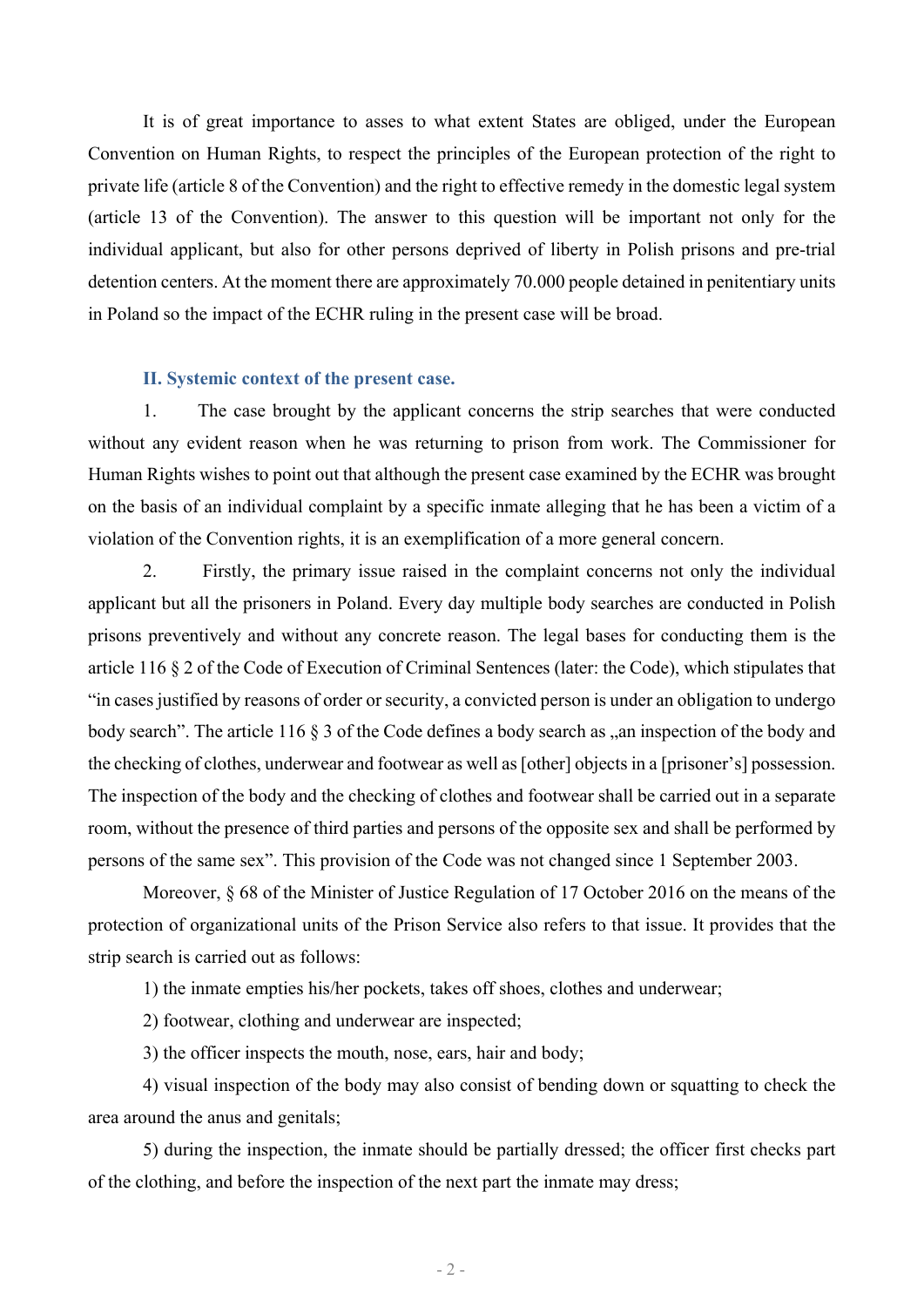6) during the inspection, the officer should not touch the inmate.

3. The above provision wasn't changed since 2 January 2017 and the government of Poland used it submitting that Milka against Poland was implemented. It underlined that the § 68 of the Minister of Justice Regulation describes precisely how strip searches should be conducted.

Monitoring this issue is always an element of NPM's preventive visits. The Commissioner would like to indicate, that the legal regulations described in § 68 of the Minister of Justice Regulation are used in practice (in the cases checked during preventive visits). Nevertheless it does not lead to decrease in number of preventive body searches.

4. Secondly, there is no judicial control of the body searches. The government stated that the act of carrying out a personal inspection of an inmate is performed directly on the basis of the Code of Execution of Criminal Sentences and does not require the form of a decision of the head of the penitentiary unit (according to the article 7 of the Code the decision of the prison's director can be appealed to the penitentiary court). In the government's view, the absence of this requirement does not mean that this activity is without any control, as it is subjected to the supervision of a penitentiary judge as well as service supervision within the organizational structure of the prison system<sup>1</sup>.

The government's report emphasized that the presidents of all district courts were asked to disseminate information among penitentiary judges about the need to examine, as part of penitentiary supervision, the existence of real and important reasons why inmates should be qualified for strip searches.

5. The Commissioner must comment the above information regarding penitentiary judges and penitentiary supervision conducted by them which is a totally separate institution to the penitentiary court and its activity on the base of article 7 of the Code.

The article 7 § 1 of the Code of Execution of Criminal Sentences states that the prisoner may file a complaint for the decision of the authority mentioned in article 2 points 3-6 and 10 of the Code (among others: the head of the penitentiary unit) due to its inconsistency with the law, unless the law provides otherwise. According to article 7 § 3 of the Code, a complaint against the decision referred to in § 1 is entitled to the prisoner within 7 days from the date of publication or delivering of the decision; the decision is announced or delivered together with the justification and instruction on the rights of the convicted person, the date and manner of lodging a complaint. The complaint shall be lodged to the authority which issued the contested decision. If the authority which issued the contested decision does not accede to the complaint, it shall immediately forward it together with the case files to the penitentiary court.

<sup>1</sup> Report on the implementation of the judgment of Milka against Poland, submitted on October 31, 2017.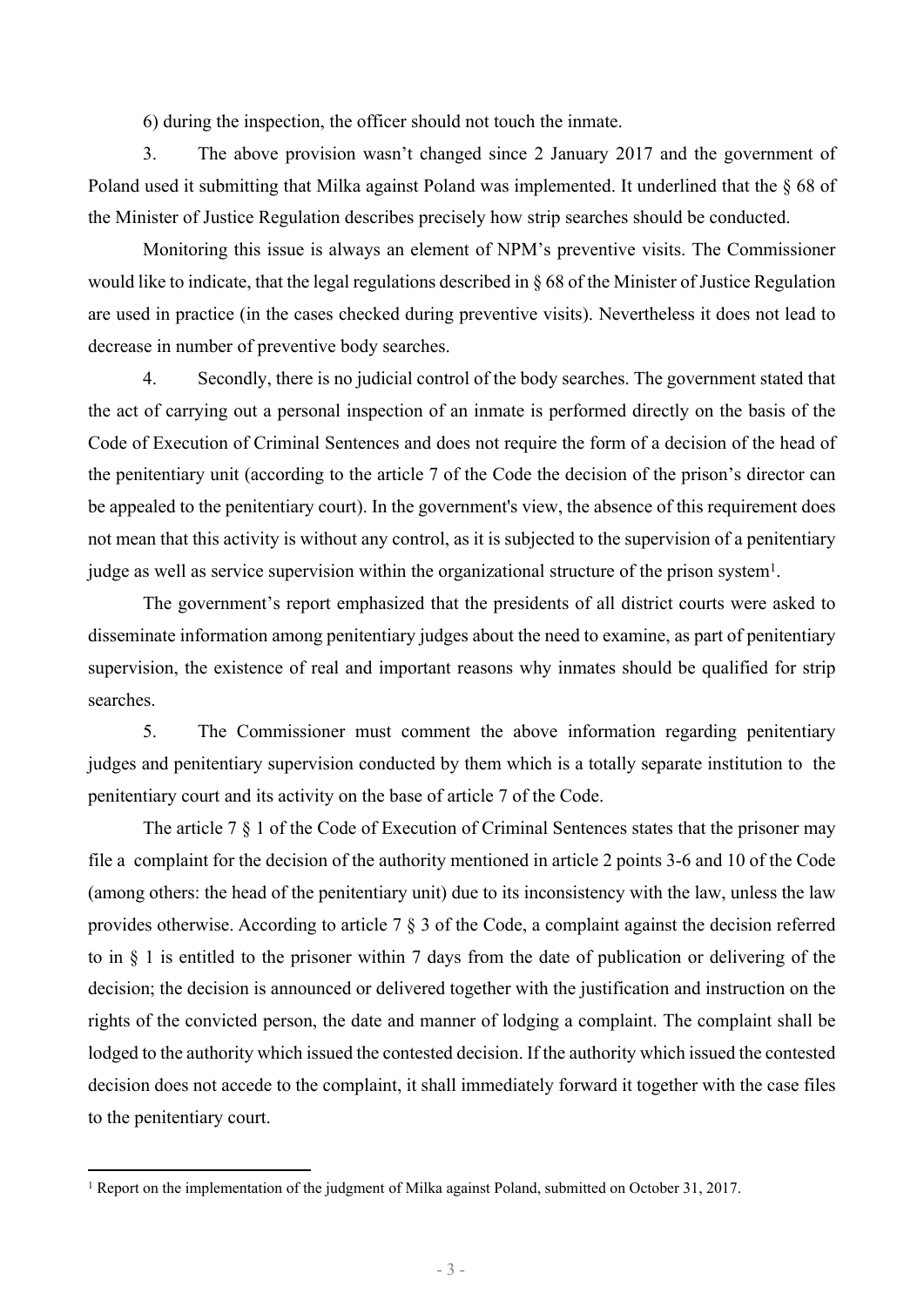The penitentiary supervision is conducted by penitentiary judges but when we talk about penitentiary supervision we do not combine it with the courts' control. Articles 32 of the Code says that supervision over the legality and correctness of the execution of the penalty of deprivation of liberty, substitute imprisonment, military detention, imprisonment or substitute detention, order penalty, temporary arrest, detention, a measure of restraint resulting in deprivation of liberty and a precautionary measure related to placement in a psychiatric institution is performed by a penitentiary judge. Article 33 of the Code adds that a penitentiary judge visits prisons, pre-trial detention centers and other places where people are deprived of their liberty. He has the right to enter these establishments, arrests and places and to move around their premises at any time, without restrictions, to view documents and demand explanations from the administration of these units. A penitentiary judge has the right to interview persons deprived of liberty in the absence of other persons and to examine their motions, complaints and requests.

In practice penitentiary judges visit prisons very rarely and their activities within penitentiary units have been criticized for many year. That's why it's impossible to assume that government's information can be treated as solution to the problem of multiple preventive strip searches that are conducted daily in Polish prisons.

6. In its annual reports the National Preventive Mechanism in Poland emphasizes that it is important that the legitimacy and manner of body searches of prisoners be subjected to external verification. The possibility of judicial review has a preventive value and may act as a deterrent towards prison officers who want to reach for it unnecessarily<sup>2</sup>.

7. On July 10, 2019, the revised report of the government on the execution of the judgments of Milka against Poland and Dejnek against Poland was submitted to the Council of Europe. It was emphasized that due to the fact that the body search constitutes an interference with the prisoner's right to private life, control activities may be carried out only when the factual circumstances indicate that there are considerations of order and security. It was presented that the above judgments of the Tribunal could be implemented by submitting recommendations to the relevant organizational units of the Prison Service during official information meetings and training sessions. It was also found that the adopted measures of a general nature are sufficient to conclude that Poland has fulfilled its obligations under article 46 sec. 1 of the Convention.

8. Unfortunately, the Commissioner cannot agree with the above opinion of the Polish government. On the base of the complaints that the CHR receives, the Commissioner observes that in practice strip searches are still conducted preventively in cases when e.g.: prisoners return to their

<sup>&</sup>lt;sup>2</sup> [https://bip.brpo.gov.pl/sites/default/files/%2FRaport\\_RPO\\_z\\_dzialalnosci\\_KMPT\\_2019.pdf](https://bip.brpo.gov.pl/sites/default/files//Raport_RPO_z_dzialalnosci_KMPT_2019.pdf) - the annual report of activities of the National Preventive Mechanism in Poland in 2019, page 80.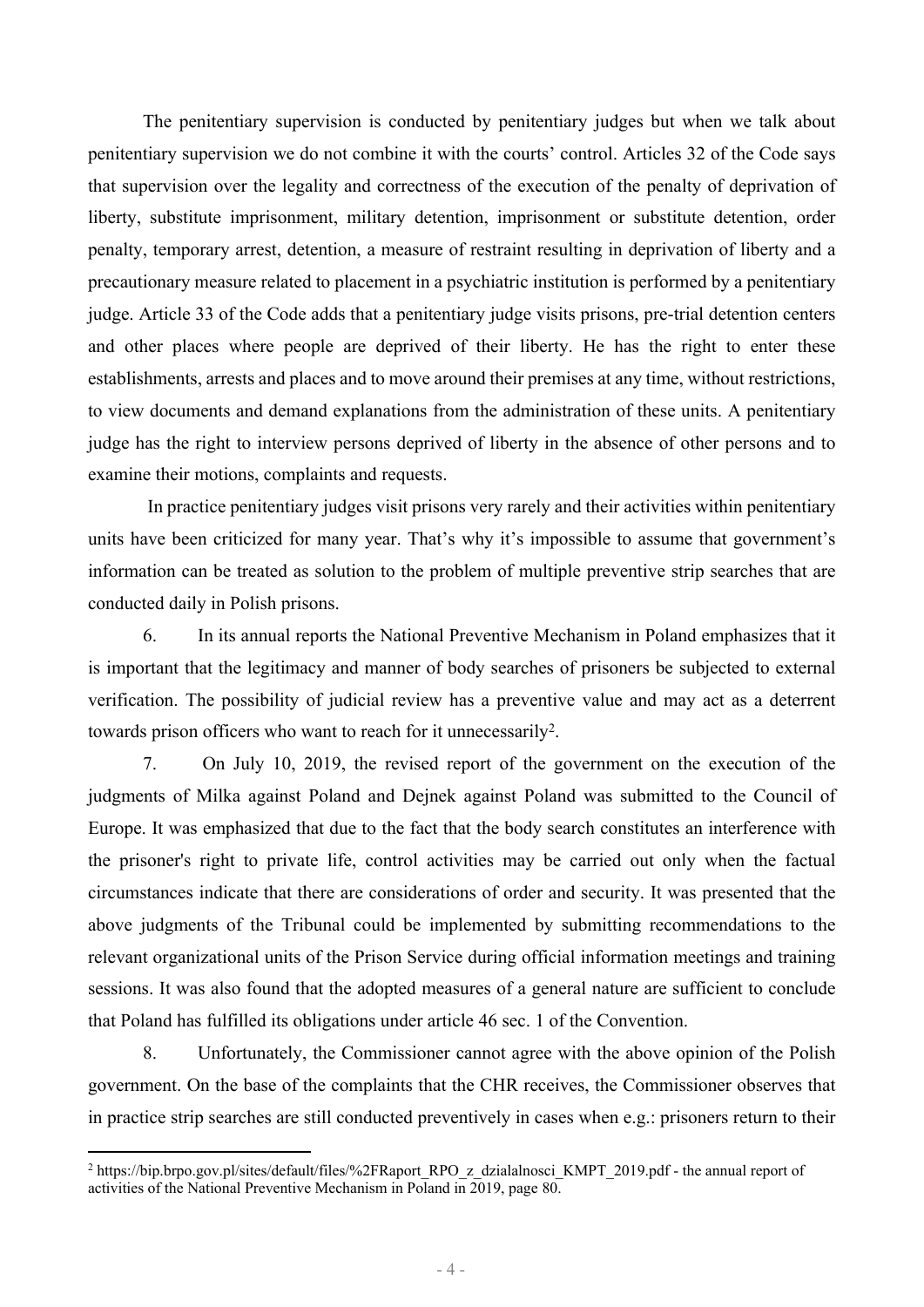cells after work, before and after face-to-face visits with members of their families or even when the visit did not allow for direct contact, before and after the meeting with prison director, coming back to the cell from school or practices. Sometimes it takes place a few times a day. Even if the information meeting or trainings for prison officers took place, the CHR still receives complaints that show wrong practice. The strip searches are conducted preventively to all prisoners while they should be conducted only when it's necessary in a specific situation and because the information regarding particular inmate justified it.

9. In the opinion of the Commissioner, the earlier Court's judgements related to body searches, especially in the cases of Dejnek against Poland (no. 9635/13) and Milka against Poland (no. 14322/12), have not been implemented. Trainings for the prison officers as well the distribution of the ECHR's judgements is not enough to change the practice regarding the strip searches of prisoners. It's because the regulations are so broad that they are used too often and preventively. The CHR is aware of the fact that the Prison Service underlines that the aim of strip searches is mainly to prevent the penetration and spread of psychoactive substances on the prisons premises. Nevertheless, there is no possibility to file a complaint for the act of body control to the penitentiary court and that is the Commissioner's concern.

In the official letter sent on 9 July 2020 to the Minister of Justice<sup>3</sup>, the CHR underlined that the cases Milka against Poland and Dejnek against Poland were not implemented as neither legal provisions nor practice in prisons were changed. The Commissioner pointed out that persons against whom it was decided to subject them to body search should be able to appeal against this decision pursuant to article 7 of the Code. The legislator granted such a possibility with regard to the control of objects or control through monitoring (Article 116 (6) of the Code), ignoring the personal control in this respect, which constitutes a significant interference in the sphere of privacy and dignity of the controlled person.

10. Furthermore, on 21 January 2016 the CHR brought a motion before the Constitutional Court<sup>4</sup> contesting the absence of the obligation under the Polish law to issue a formal decision to conduct a prisoner's strip search, which leads to the lack of grounds for contesting it in the penitentiary court. General rule of article 116 of the Code of Execution of Criminal Sentences is the only existing base to conduct strip searches. There is no decision of the director so it cannot be undergone of penitentiary court's control pursuant to article 7 of the Code. Moreover, District Director or General Director of the Prison Service (Article 78 § 2 of the Code), as well as a penitentiary judge (Article 34 § 1 of the Code) cannot assess the decision on body search and its

<sup>3</sup> Ref. IX.517. 1307.2015.JP, https://www.rpo.gov.pl/sprawy-generalne/pdf/2020/7/IX.517.1307.2015/2144185.pdf

<sup>4</sup> Ref. KMP.571.83.2014.MMa.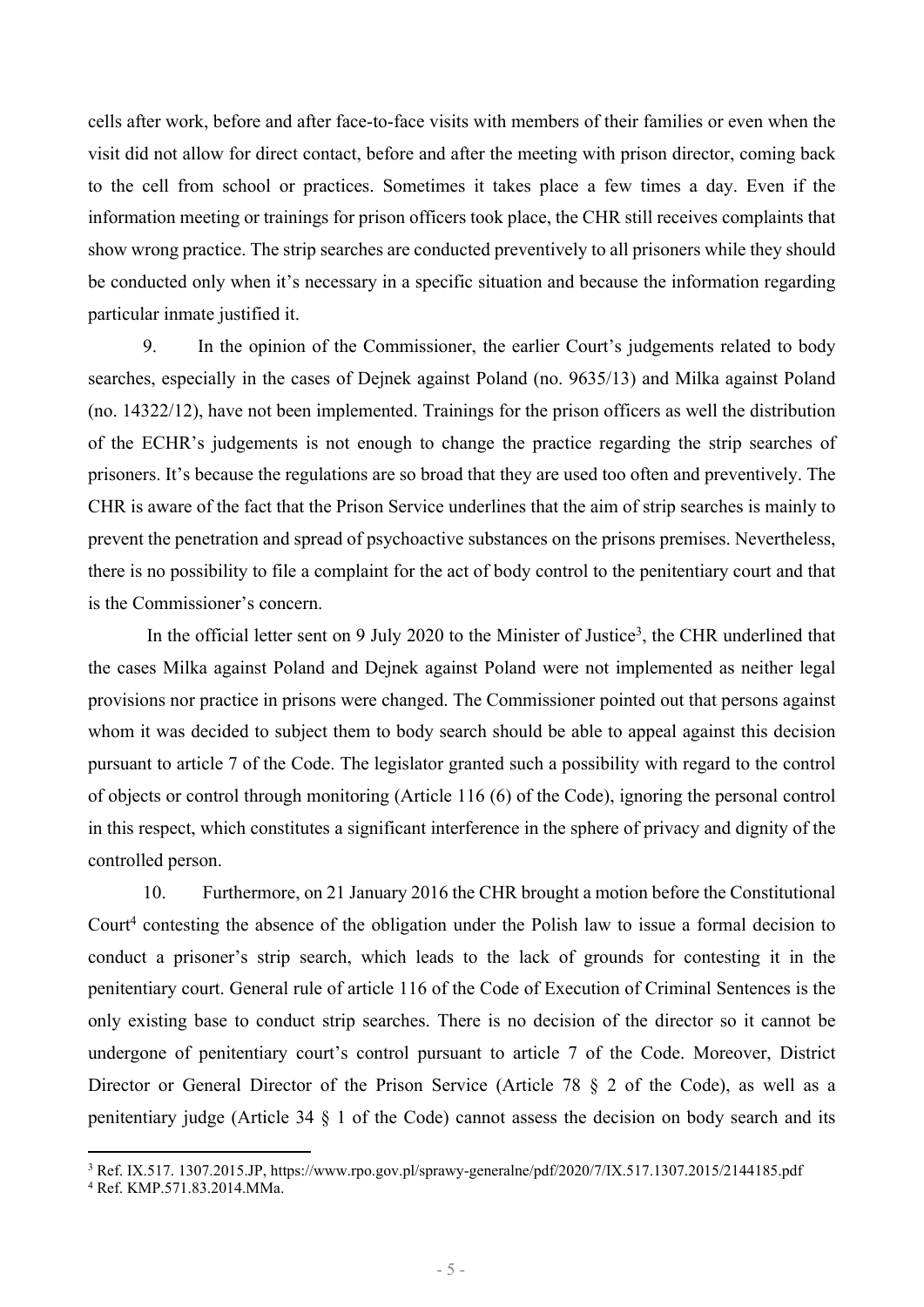possible revocation as illegal, because the act of subjecting personal inspection in the light of the Code is not the decision that you can contest according to the provisions of Code.

The Sejm (the lower chamber of the Polish Parliament) as well as the General Prosecutor, both presented opinions in this case and underlined that the prisoner has the right to file a complaint to a penitentiary judge (according to penitentiary supervision – articles 32-36 of the Code). Moreover, the prisoner has the right to submit a notification of suspicion of committing a crime by the prison officer or file in a civil trial property claims for damage suffered as a result of a body search.

Unfortunately, the Constitutional Court discontinued the proceeding on 26 November 2019<sup>5</sup> indicating that the Commissioner's motion was too laconic and cannot be considered by the Tribunal. However, as stated - in a dissenting opinion by judge of the Constitutional Tribunal Piotr Pszczolkowski - the essence of the Commissioner's request was not the mere imposition on the director of a prison to issue a decision administering body control, but it was opening the way to judicial verification of the legality of personal inspection as a legal consequence of adopting the form of a decision. The judge indicated that the lack of a decision by the director of the penitentiary unit to conduct a personal inspection meant that the court proceedings could not be launched.

11. In 2019 there has been a project to change the existing law regarding the rules of carrying out checks on convicts and remand prisoners. It must be strongly underlined that the new law was drafted, but not adopted. Still it was heavily criticized by the CHR and in spite of the fact that it wasn't adopted (because of the discontinuation of parliamentary legislative process) it shows in what direction the government intended to go. That's why it's worth describing here to give broader context to the issue of the present case pending before the ECHR.

On April 12, 2019, the Sejm of the Republic of Poland received a government's bill amending the Act - Penal Code (form no. 3386), and then, on July 2, 2019, a self-amendment to this draft (form no. 3386-A) - Code of the Execution of Penalties. The self-amendment provided for, inter alia, adding chapter XXa to the Code of the Execution of Penalties, regulating the rules of carrying out strip searches of convicts and remand prisoners. As is clear from the justification, the proposed changes were intended, in particular, to ensure the coherence of the legal system in connection with the judgment of the Constitutional Tribunal of 14 December 2017 (file number K 17/14) issued in a case initiated by the CHR's application. The Tribunal then stated that the provisions of the acts regulating the personal inspection by the uniformed services are inconsistent with the Constitution to the extent that they do not define the limits of this inspection and do not provide for the possibility of appealing against it to the court. The judgment of the Constitutional Tribunal in this case did not directly concern

<sup>5</sup> Number of the case in the Constitutional Tribunal: K 5/16, the resolution of all the members of the Tribunal to discontinue the processing with one separate opinion.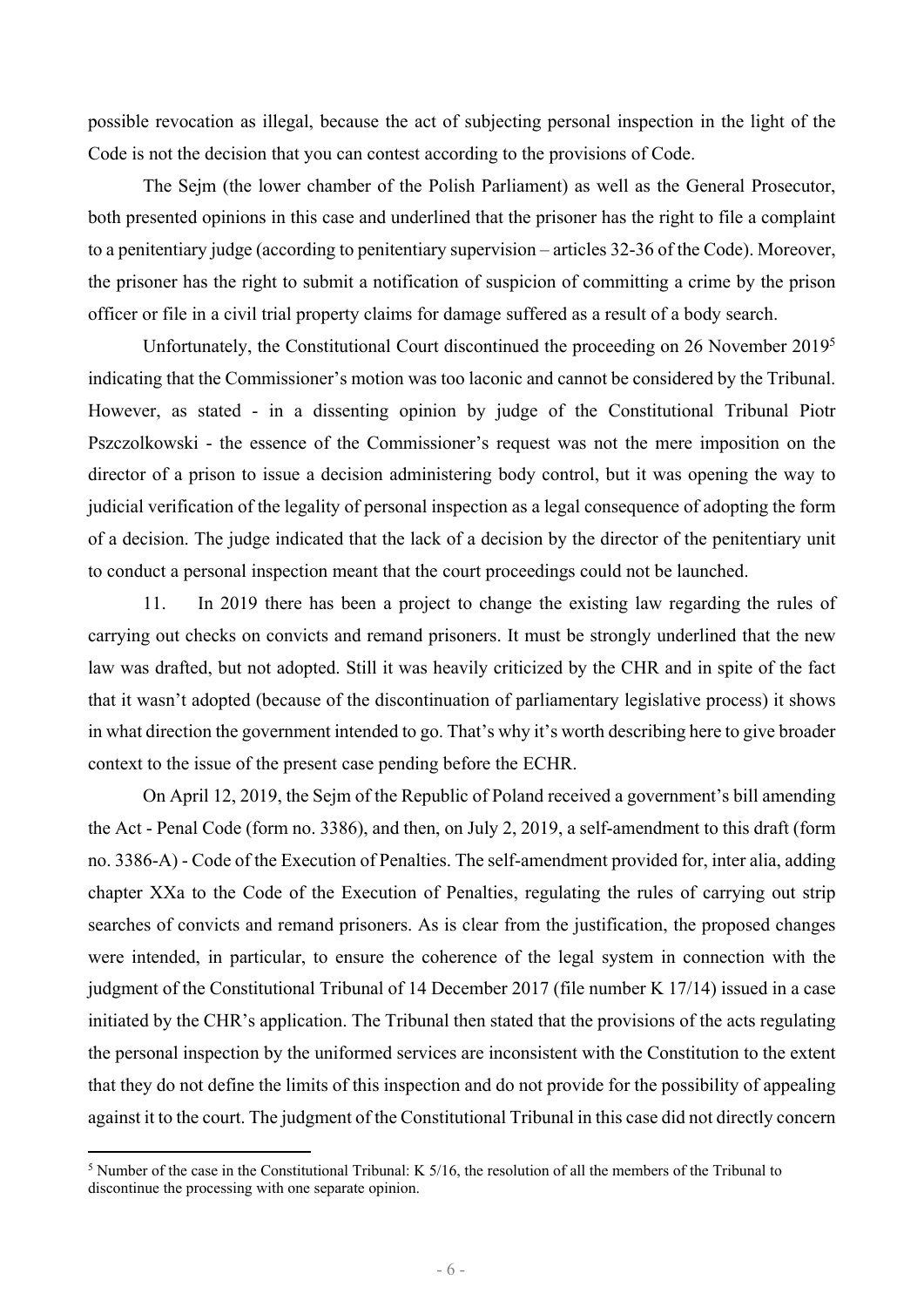personal inspections carried out by the Prison Service, but it set a pattern for changing the provisions regulating this matter.

According to the solutions contained in the self-amendment no 3386-A, if the inspection must be carried out immediately, in particular due to circumstances that may pose a threat to human life and health or property, it would be possible to carry out a body search by a person of a different sex than the controlled person, as well as to refrain from carrying out the strip search in a place inaccessible to unauthorized persons. It would also be possible to control intimates manually, but no justification for the need for this legal change was indicated. Moreover, the controlled person would be entitled to complain to the penitentiary judge, within 7 days from the date of the personal inspection, in order to verify the legitimacy, legality and correctness of the body search. If it was found that it was groundless, illegal or incorrect, the penitentiary judge was to notify the prosecutor and the competent district director of the Prison Service about it.

The Commissioner criticized it heavily and it was not finally adopted because of the discontinuation of legislative process in Polish Parliament. Unfortunately it shows what the plan was in the context of strip searches. It was not intended to create broader guarantees, taking into account the ECHR's standards, but was to lead to the enactment of regulations violating international standards regarding the right to privacy. It did not also correctly solve the problem of the detainees not having the right to complain to the court, as the regulation said that the organ entitled to handle the complaint would be the penitentiary judge not the penitentiary court and those are two separate institutions in the Polish legal system.

## **III. Conclusions.**

12. The Commissioner for Human Rights submits that the regulations of the Code may lead to preventive strip searches that are conducted frequently in all penitentiary institutions. They can be based on the specific information that prison officers have about the prisoner but they can be also based on general meaning of article 116 of the Code. It is so broad that in practice everyone can be undergone a body search in all circumstances. In the opinion of the Commissioner, there is no doubt that the legal status in force in the field of personal control of persons deprived of liberty requires changes to take into account international standards of human rights protection. In practice, strip searches are carried out preventively, without sufficient justification, and without issuing a decision and the possibility of appealing against it. It is necessary to amend article 116 of the Code, as a result of which it will be necessary to indicate detailed justification for the performance of a personal control. It is also essential to ensure an effective mechanism of judicial review of the legitimacy, legality and regularity of performing strip searches.